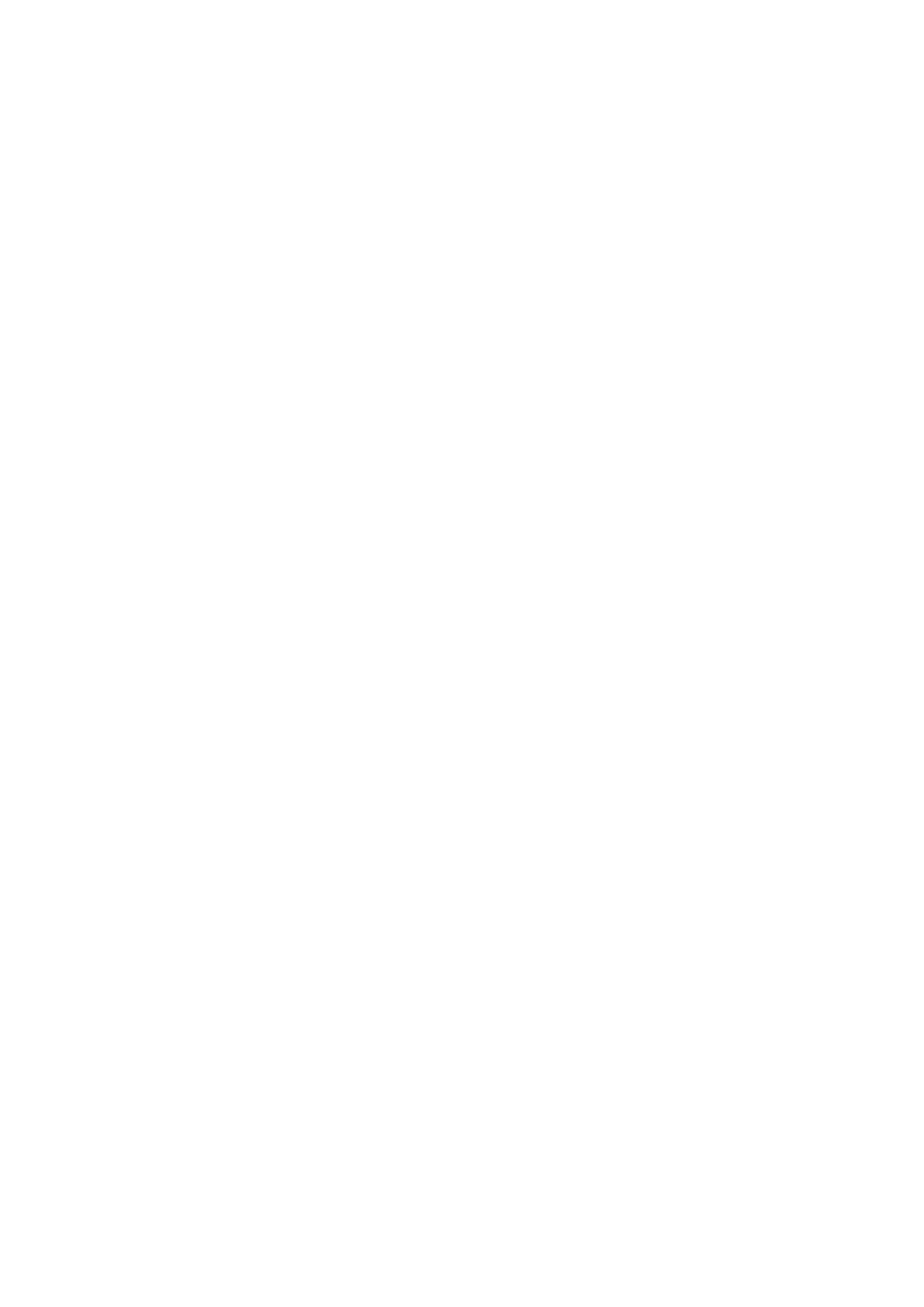*I certify that this public bill, which originated in the Legislative Assembly, has finally passed the Legislative Council and the Legislative Assembly of New South Wales.*

> *Clerk of the Legislative Assembly. Legislative Assembly, Sydney, , 2011*



New South Wales

# **Credit (Commonwealth Powers) Amendment (Maximum Annual Percentage Rate) Bill 2011**

Act No , 2011

An Act to amend the *Credit (Commonwealth Powers) Act 2010* with respect to the maximum annual percentage rate for certain credit contracts.

*I have examined this bill and find it to correspond in all respects with the bill as finally passed by both Houses.*

*Assistant Speaker of the Legislative Assembly.*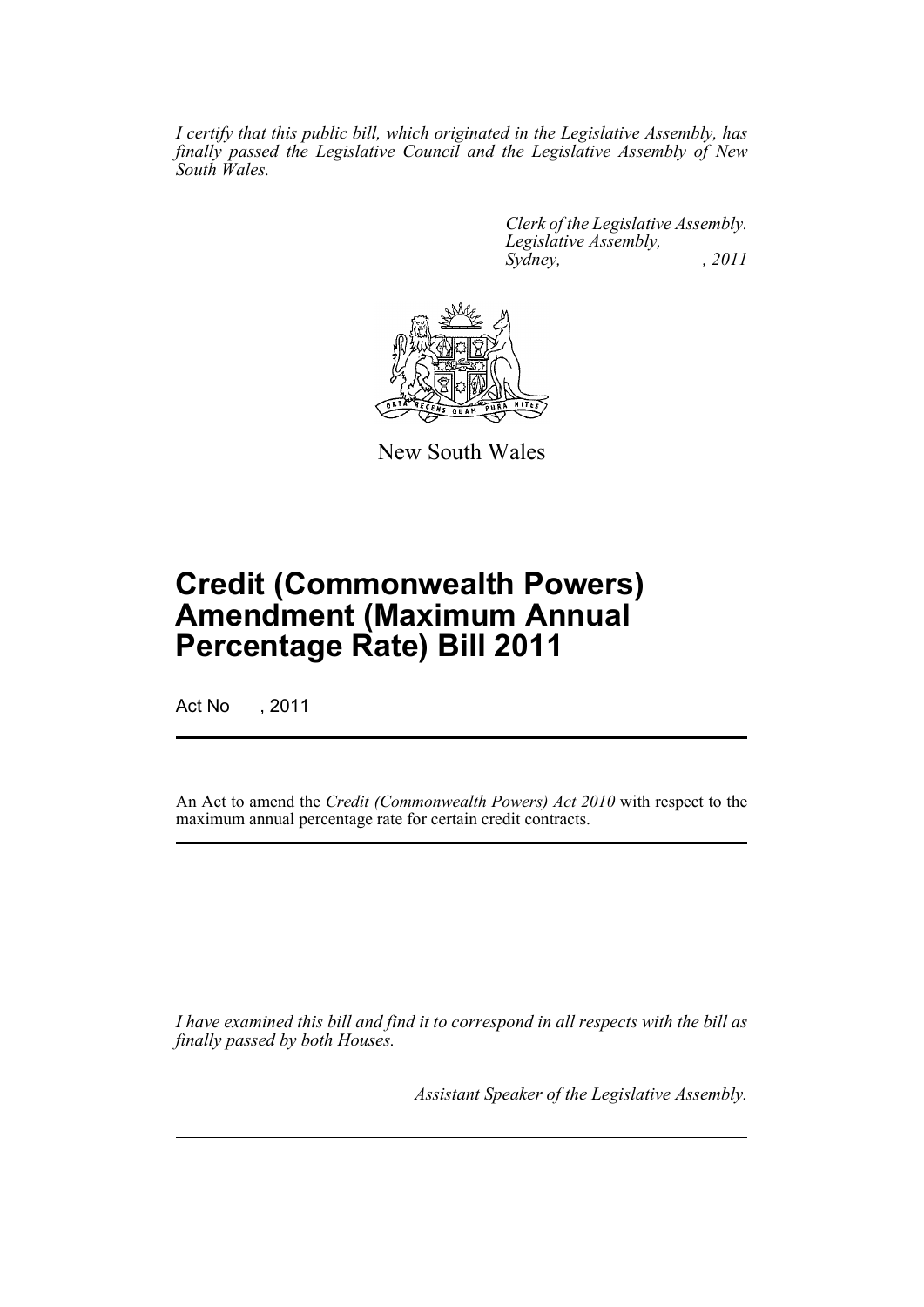Credit (Commonwealth Powers) Amendment (Maximum Annual Clause 1 Percentage Rate) Bill 2011

### <span id="page-3-0"></span>**The Legislature of New South Wales enacts:**

## **1 Name of Act**

This Act is the *Credit (Commonwealth Powers) Amendment (Maximum Annual Percentage Rate) Act 2011*.

## <span id="page-3-1"></span>**2 Commencement**

This Act commences on the date of assent to this Act.